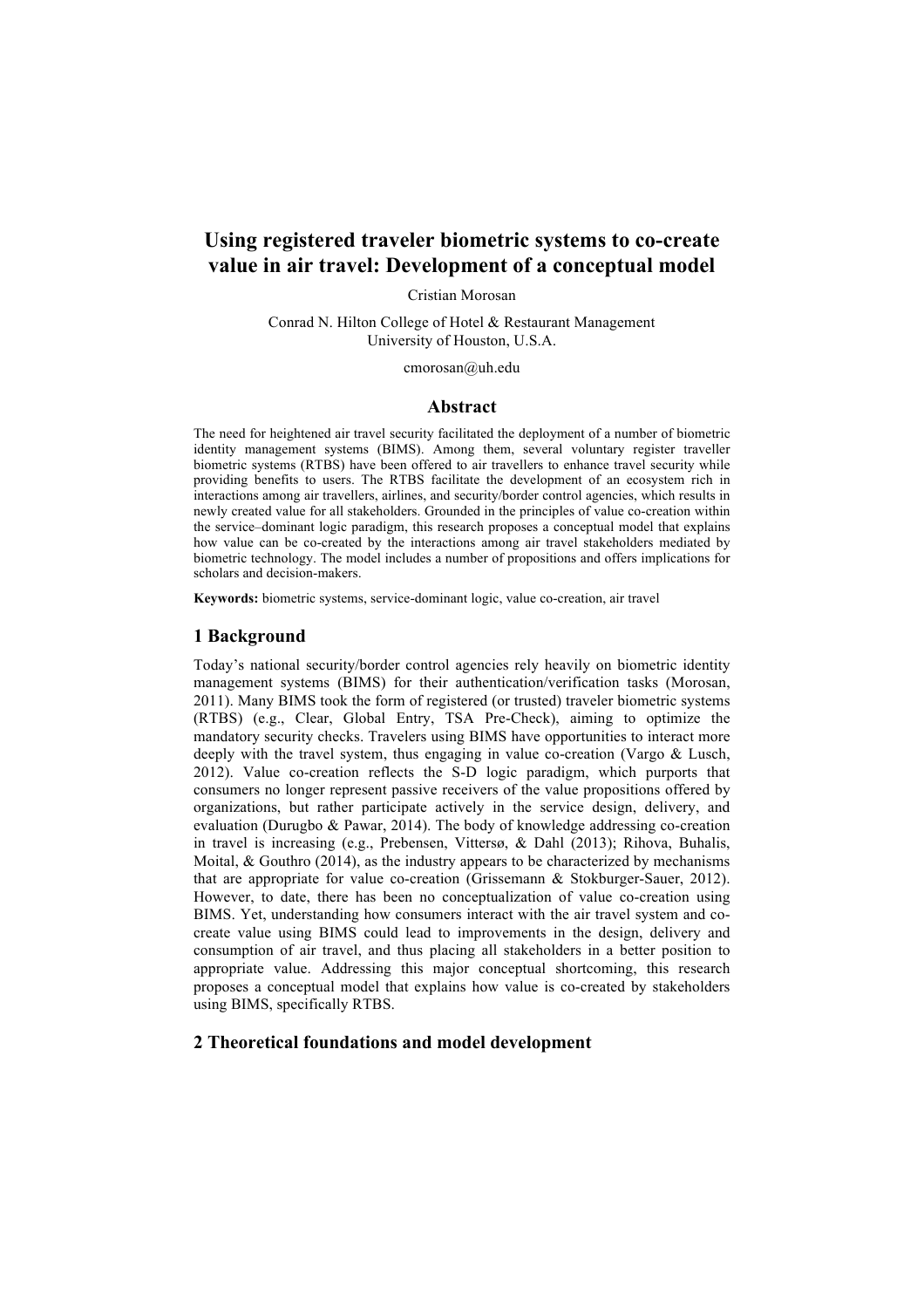Generally, value co-creation has been defined as the result of the common activities of stakeholders being in direct interaction, with the scope of developing and appropriating value for some or all stakeholders (Grönroos & Voima, 2012). Adopting the perspectives advanced by Grönroos and Voima (2012) and others, value co-creation in the context of air travel reflects the processes facilitating mutual value creation by travelers, airlines (and other service providers) and security/border control organizations, as stakeholders interacting within the envelope of a travel experience. Accordingly, travelers are viewed as an integral part of the value chain (Gebauer, Füller, & Pezzei, 2013) and thus, as co-participants to the development of multilateral information flows resulting from their interactions, which stay of the foundation of value (Grönroos & Ravald, 2011). Of particular interest for this research are the interactions within air travel via RTBS (Fig. 1).



**Fig 1.** Conceptual model of value co-creation

The process of value co-creation involves three factors: (1) the stakeholders, (2) the involvement sequence originating in the initial value proposition, and (3) the resulting information flows conducive of value (Durugbo  $\&$  Pawar, 2014). There are three categories of stakeholders: (1) air travelers, (2) supplier firms (e.g., airlines, online travel agencies), and (3) the government/security and border control agencies. As cocreation requires voluntary participation (Füller, Hutter, & Faullant, 2011), the stakeholders most critical to the engagement with all the others in the co-creation of value are the air travelers, as consumers (Durugbo & Pawar, 2014). Generally, air travelers become involved with the initial value propositions offered by suppliers (e.g., airlines and other service providers) (Nambisan & Baron, 2009). Driven by internal characteristics (e.g., novelty seeking, information system use habits) (Venkatesh, Thong, & Xu, 2012), and through involvement with the other stakeholders (Prebensen et al., 2013), they enhance the overall value proposition constitutive of the service experience (Zhang, Marsden, & Chen, 2012). While such interactions resulting in multilateral information flows can exist in all phases of air travel, increasing the value of the overall travel experience by expediting and enhancing the security of the air travel system is fundamental to all stakeholders.

#### **2.1 The initial value proposition**

The scholars recognize the role of the existing initial value proposition as a facilitating factor in value co-creation (Durugbo & Pawar, 2014). Viewed as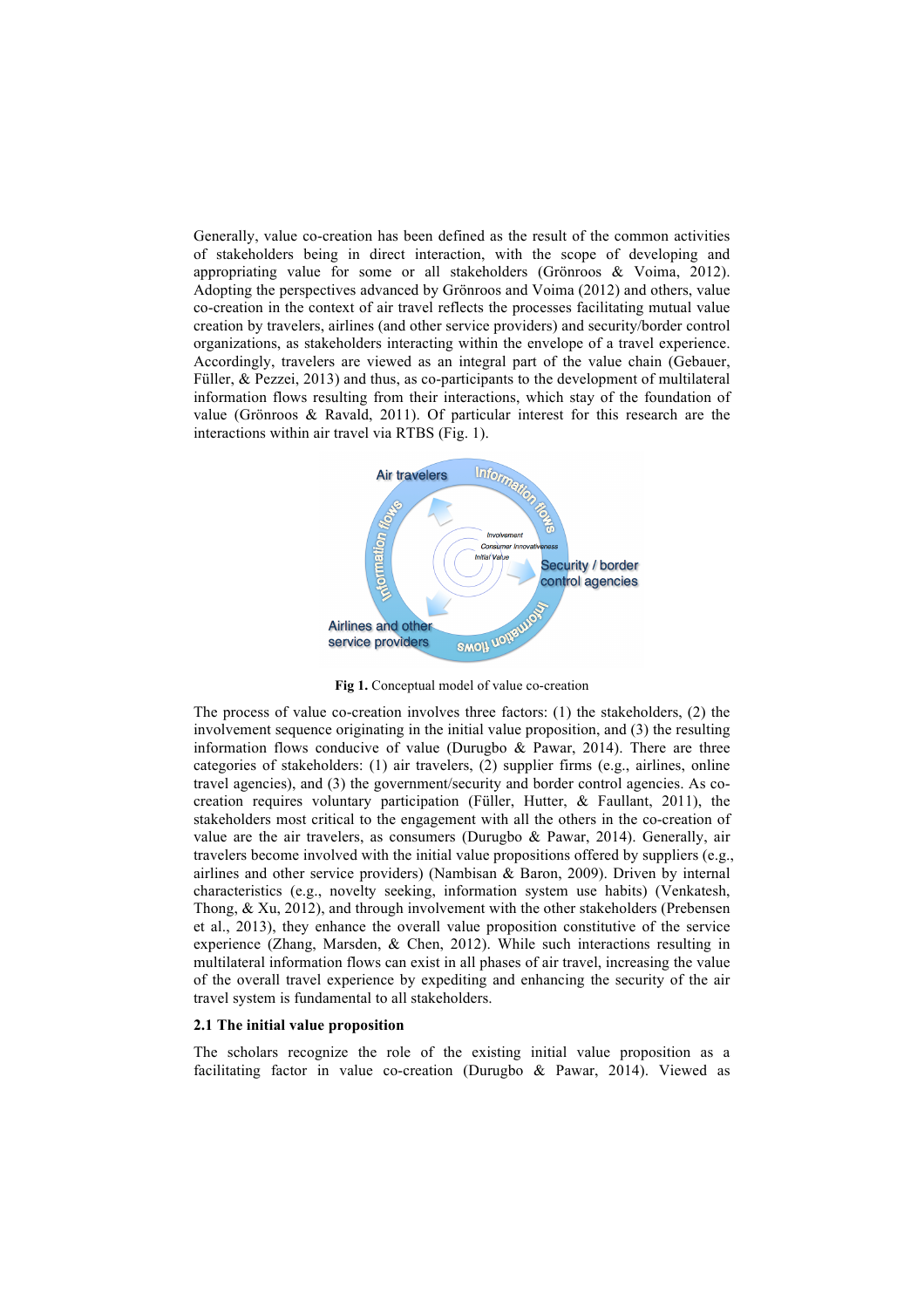fundamental to the initial value proposition, the current security procedures could be improved by using RTBS. As registered (low risk) travelers use dedicated lanes leading to their mandatory security procedures, the regular security check, border crossing, the aircraft boarding gates destined for use by travelers could face less congestion and faster traveler flows, thus increasing the value of their air travel experience. By recognizing the potential value resulting from air travelers' participation to RTBS, airlines started to stimulate such participation. Also, the security/border control agencies can appropriate a higher value by taking advantage of the self-separation of consumers into the two risk categories: lower/higher risk (Morosan, 2011) and redeploy their resources more efficiently, by relocating them from the processing of lower to the higher–risk travelers. Thus, the common value denominator for all stakeholders is the increased security of the travel system (Morosan, 2011). In this context, the following proposition was developed:

> **P1.** The initial value proposition of the air travel experience will have an influence on consumers' involvement in RTBS.

#### **2.2 Consumers' innovativeness**

Consumer innovativeness has been viewed as the characteristic of individuals that can be used to distinguish segments of consumers based on the manner in which they approach new products, services or technologies (Hoffmann & Broekhuizen, 2010). The early literature examined the "global" innovativeness, while the most recent literature emphasized the "domain specific" innovativeness, as reflecting consumers' preferences toward specific domain-based products or experiences (Morosan, 2010). Most literature in information systems discusses the domain specific innovativeness, conceptualized as personal innovativeness toward IT (Lu, Yao, & Yu, 2005). In many contexts in e- and m-commerce, innovativeness has been viewed as a factor driving consumers toward the use of new technologies (Beldona, Lin,  $\&$  Yoo, 2012). In the context of RTBS in air travel, consumers characterized by a high level of innovativeness are likely to use such systems (Morosan, 2011), as they generally represent early adopters of novel technologies, products and services (Jackson, Yi, & Park, 2013). In this context, the following proposition was developed:

**P2.** Consumers' innovativeness toward IT will have an influence on consumers' involvement in RTBS.

#### **2.3 Involvement**

Involvement has been viewed to be critical to co-creation processes, as it stays at the foundation of generating the necessary information flows among stakeholders (Prebensen et al., 2013). For example, consumers' involvement with service providers in highly experiential settings (e.g., healthcare) could lead to co-creation of value (Prahalad & Ramaswamy, 2004). While security/border control agencies deployed mandatory BIMS, a principal way to become involved with the travel system and further enhance its security is to participate in voluntary RTBS. Such participation can enhance the value of the travel experience by allowing consumers to receive value beyond the existing value propositions (Durugbo & Pawar, 2014). Importantly, the value resulting from involvement with RTBS offers value to organizational stakeholders. For example, from the rollout of the Global Entry program until 2012, a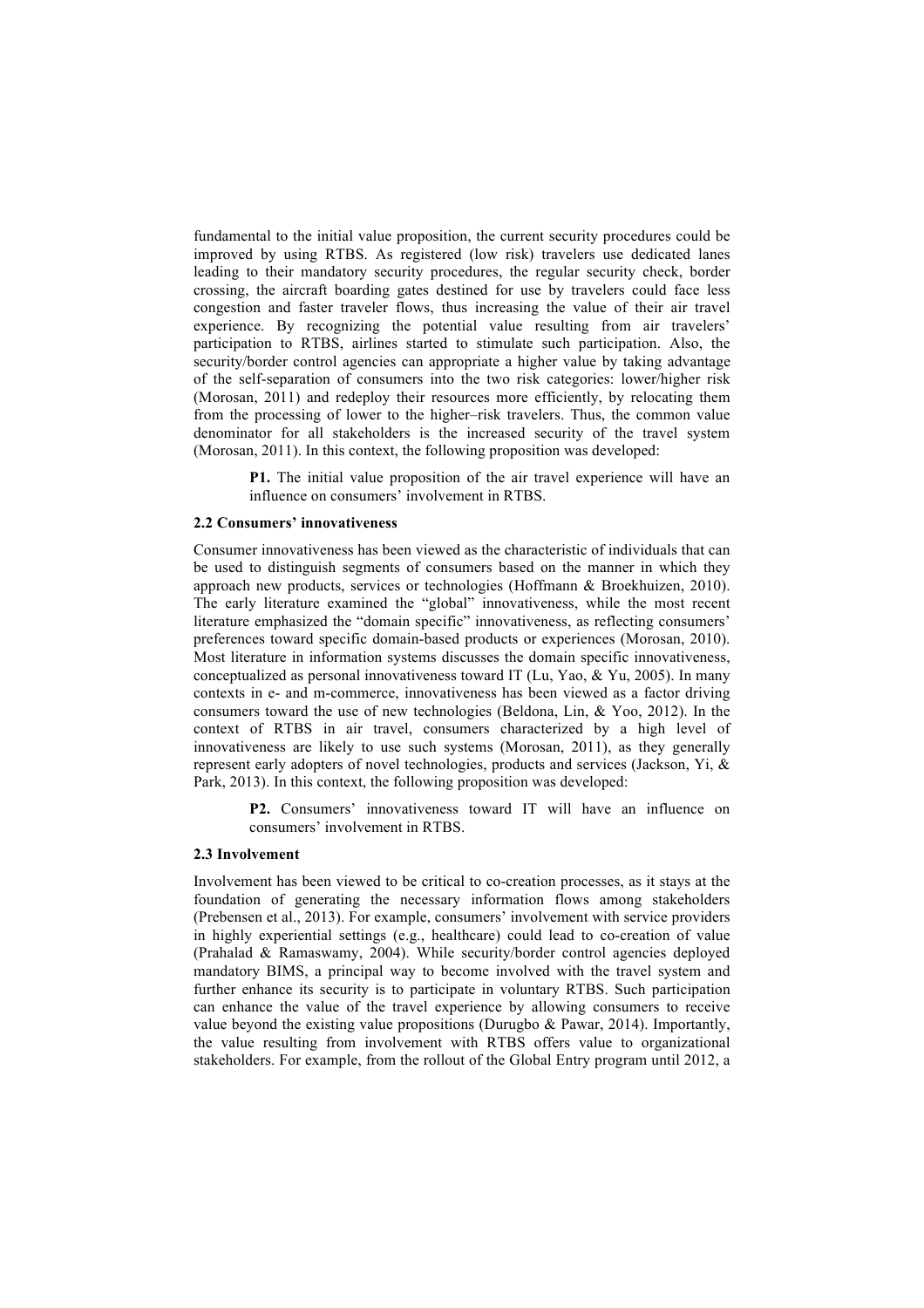total of 50,000 Customs and Border Protection (CBP) officer hours have been saved (U.S. Customs and Border Protection, 2012). Moreover, as RTBS such as Global Entry allow members to exchange benefits with other participating systems/countries (Kosner, 2013), the value appropriated by organizational stakeholders can extend beyond the national setting of the RTBS. Thus, based on the grounds discussed above, the following proposition was developed:

> **P3.** Consumers' involvement in RTBS will enhance the multilateral information flows among stakeholders, increasing the resulting value.

### **2.4 Information flows**

As air travelers use RTBS, the resulting information flows can enhance the security of air travel for several reasons. First, given that most RTBS members are frequent travelers, thus highly valuable consumers for airlines, the airlines are able to eventually predict their travel/consumption patterns. As such, they can enhance the existing value propositions by providing ways for them to interact with the service offerings of the airline. Second, by using the RTBS, travelers can enhance the flow of information going to the security/border control agencies. Such information can assist decision-makers in assessing the vulnerabilities of the travel system, produce accurate estimates of travel patterns, and therefore deploy resources efficiently and effectively to enhance security. Third, organizational stakeholders can exchange information pertaining to the travel system and travelers, and this way together they can collaborate to enhance the security of the travel system. Moreover, within the same horizontal, airlines can collaborate, while security and border control agencies can collaborate with their counterparts by exchanging information that could strengthen the security of air travel at the global scale. In this context, the following proposition was formulated:

> **P4.** The information flows resulting from the interactions among stakeholders mediated by the RTBS enhance the value of all stakeholders.

# **3 Conclusions and implications**

Given its experiential nature, the current air travel ecosystem consists of opportunities for co-creating value for all stakeholders. Critical to this ecosystem are that air travelers, as their involvement can increase the value way beyond the initial value proposition. Moreover, serving as catalysts for the interactions conducive of value, the biometric systems assume roles beyond their traditional security-enhancing roles, by contributing to enhancing the value and improving other aspects of the travel experience. Given the difficulty of conceptualizing value co-creation, this research marks an important step forward by developing a model that takes into account the factors that facilitate consumers' involvement in value co-creation while considering the holistic dimensions of the value co-creation ecosystem in air travel. In sum, this research represents a part of the initial foundation of the study of biometric systems within the context of S-D logic in travel.

# **References**